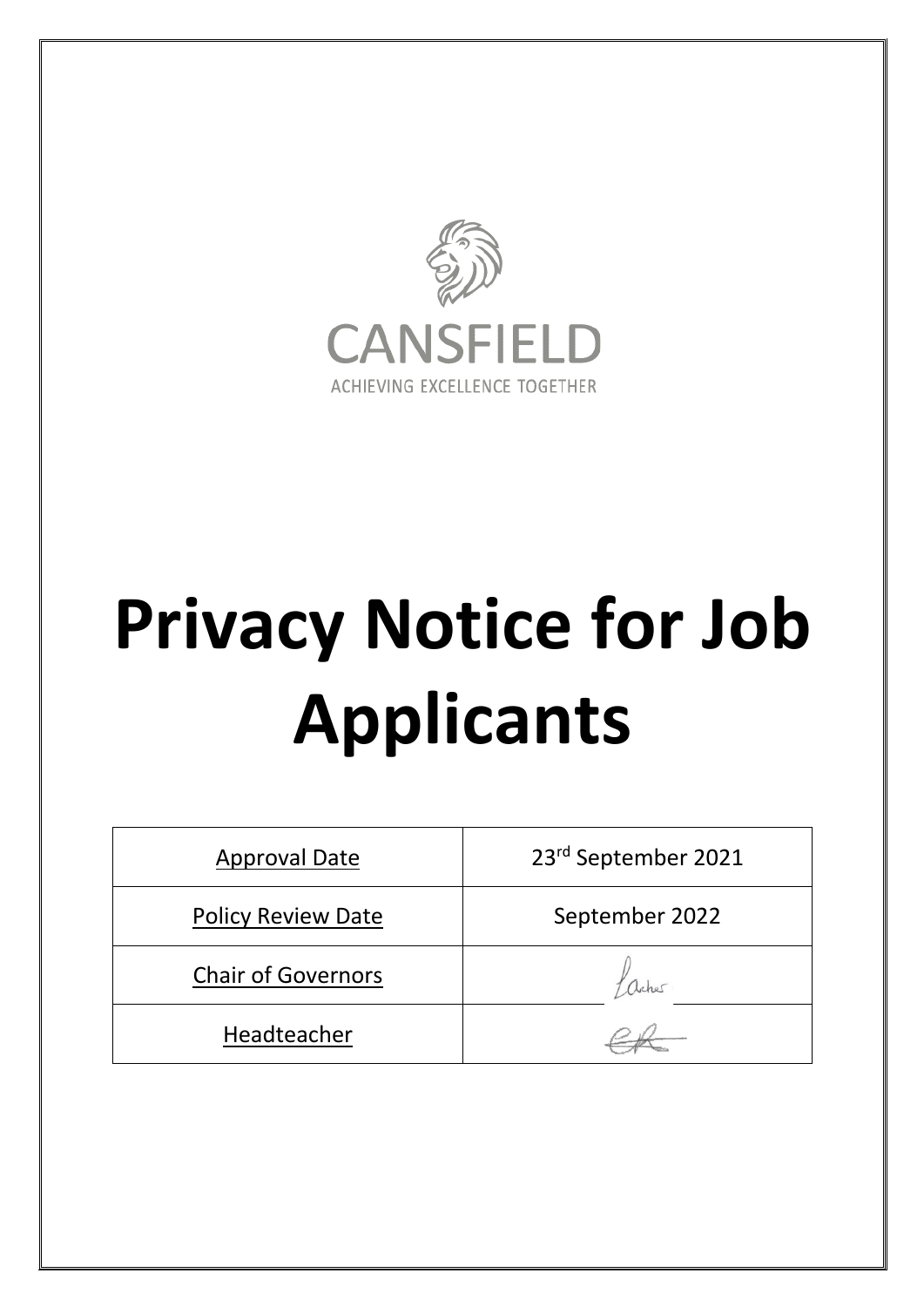Cansfield High School is committed to protecting the privacy and security of your personal information. This privacy notice describes how we collect and use personal information about you during and after your work relationship with us, in accordance with the General Data Protection Regulation (GDPR). Successful candidates should refer to our privacy notice for staff for information about how their personal data is stored and collected.

# **Who Collects This Information?**

Cansfield High School is a 'data controller'. This means that we are responsible for deciding how we hold and use personal information about you. We are required under data protection legislation to notify you of the information contained in this privacy notice. This notice does not form part of any contract of employment or other contract to provide services and we may update this notice at any time. It is important that you read this notice, together with any other privacy notice we may provide on specific occasions when we are collecting or processing personal information about you, so that you are aware of how and why we are using such information.

# **Data Protection Principles**

We will comply with the data protection principles when gathering and using personal information, as set out in our data protection policy.

# **The Categories of Information That We Collect, Process, Hold And Share**

We may collect, store and use the following categories of personal information about you up to the shortlisting stage of the recruitment process:

- Personal information and contact details such as name, title, addresses, date of birth, marital status, phone numbers and personal email addresses;
- Emergency contact information such as names, relationship, phone numbers and email addresses;
- Information collected during the recruitment process that we retain during your employment including proof of right to work in the UK, information entered on the application form, CV, qualifications;
- Details of your employment history including job titles, salary and working hours;
- Information regarding your criminal record as required by law to enable you to work with children;
- Details of your referees and references;
- Your racial or ethnic origin, sex and sexual orientation.

We may also collect information after the shortlisting and interview stage in order to make a final decision on where to recruit, including criminal record information, references, information regarding qualifications. We may also ask about details of any conduct, grievance or performance issues, appraisals, time and attendance from references provided by you.

#### **How We Collect This Information**

We may collect this information from you, your referees, your education provider, relevant professional bodies the Home Office and from the DBS.

#### **How We Use Your Information**

We will only use your personal information when the law allows us to. Most commonly, we will use your information in the following circumstances:

• Where we need to take steps to enter into a contract with you;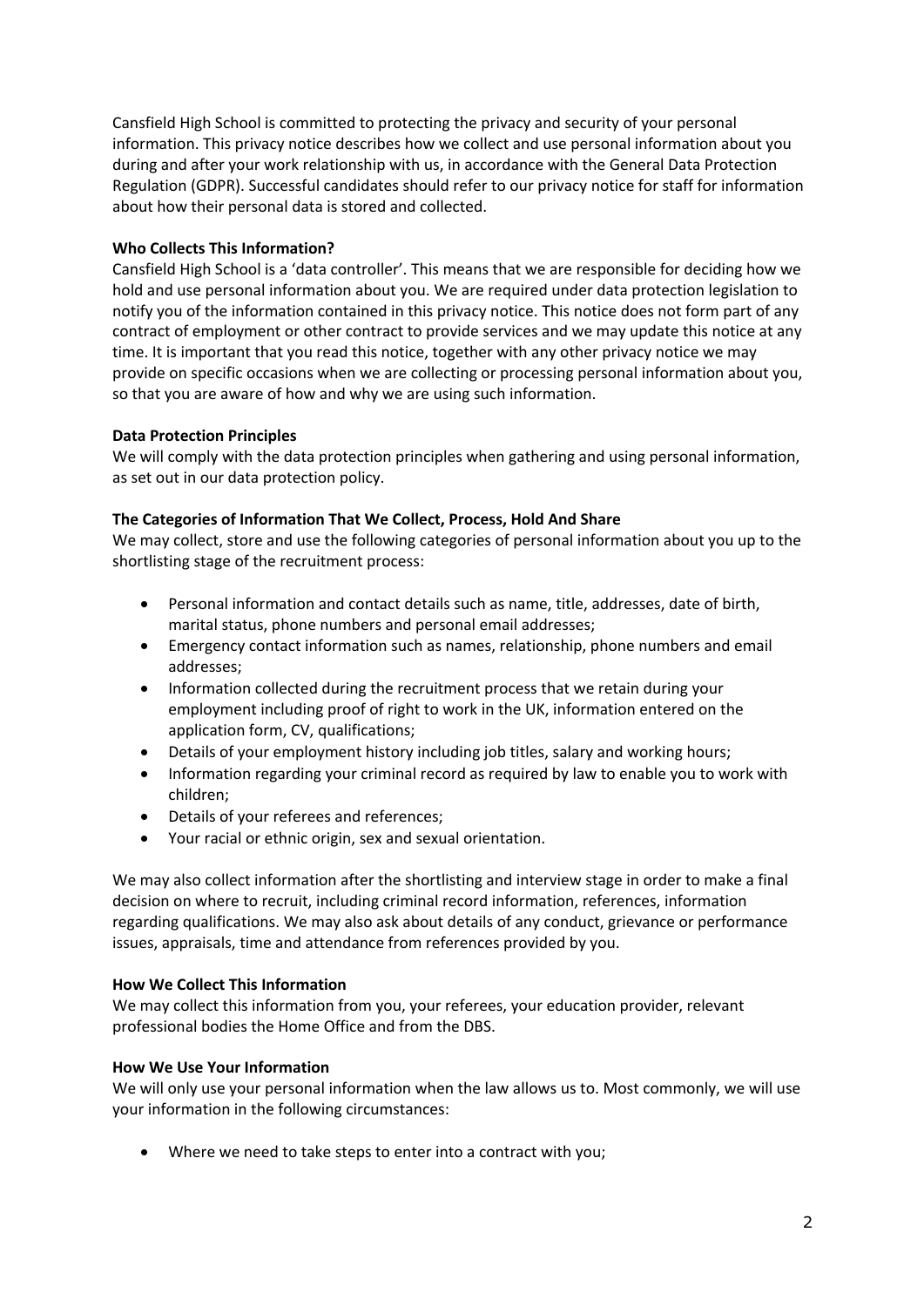- Where we need to comply with a legal obligation (such as health and safety legislation, under statutory codes of practice and employment protection legislation);
- Where it is needed in the public interest or for official purposes;
- Where it is necessary for our legitimate interests (or those of a third party) and your interests, rights and freedoms do not override those interests.
- Where you have provided your consent for us to process your personal data.

Generally, the purpose of us collecting your data is to enable us to facilitate safe recruitment and determine suitability for the role. We also collect data in order to carry out equal opportunities monitoring and to ensure appropriate access arrangements are put in place if required. If you fail to provide certain information when requested, we may not be able to take the steps to enter into a contract with you (for example if incorrect references are provided), or we may be prevented from complying with our legal obligations (such as to determine suitability to work with children). We will only use your personal information for the purposes for which we collected it, unless we reasonably consider that we need to use it for another reason and that reason is compatible with the original purpose. If we need to use your personal information for an unrelated purpose, we will notify you and we will explain the legal basis which allows us to do so.

# **How We Use Particularly Sensitive Information**

Sensitive personal information (as defined under the GDPR as 'special category data') require higher levels of protection and further justification for collecting, storing and using this type of personal information. We may process this data in the following circumstances:

- In limited circumstances, with your explicit written consent;
- Where we need to carry out our legal obligations in line with our data protection policy;
- Where it is needed in the public interest, such as for equal opportunities monitoring;
- Where it is needed to assess your working capacity on health grounds, subject to appropriate confidentiality safeguards. Less commonly, we may process this type of information where it is needed in relation to legal claims or where it is necessary to protect your interests (or someone else's interests) and you are not capable of giving your consent.

#### **Criminal Convictions**

We may only use information relating to criminal convictions where the law allows us to do so. This will usually be where it is necessary to carry out our legal obligations. We will only collect information about criminal convictions if it is appropriate given the nature of the role and where we are legally able to do so. Where appropriate we will collect information about criminal convictions as part of the recruitment process or we may be notified of such information directly by you in the course of working for us.

#### **Sharing Data**

We may need to share your data with third parties, including third party service providers where required by law, where it is necessary to administer the working relationship with you or where we have another legitimate interest in doing so. These include the following:

- Academic or regulatory bodies to validate qualifications/experience (for example the teaching agency);
- Referees;
- The Local Authority in order to meet our legal obligations for sharing data with it;
- Other local schools within the Authority;
- Other schools;
- DBS; and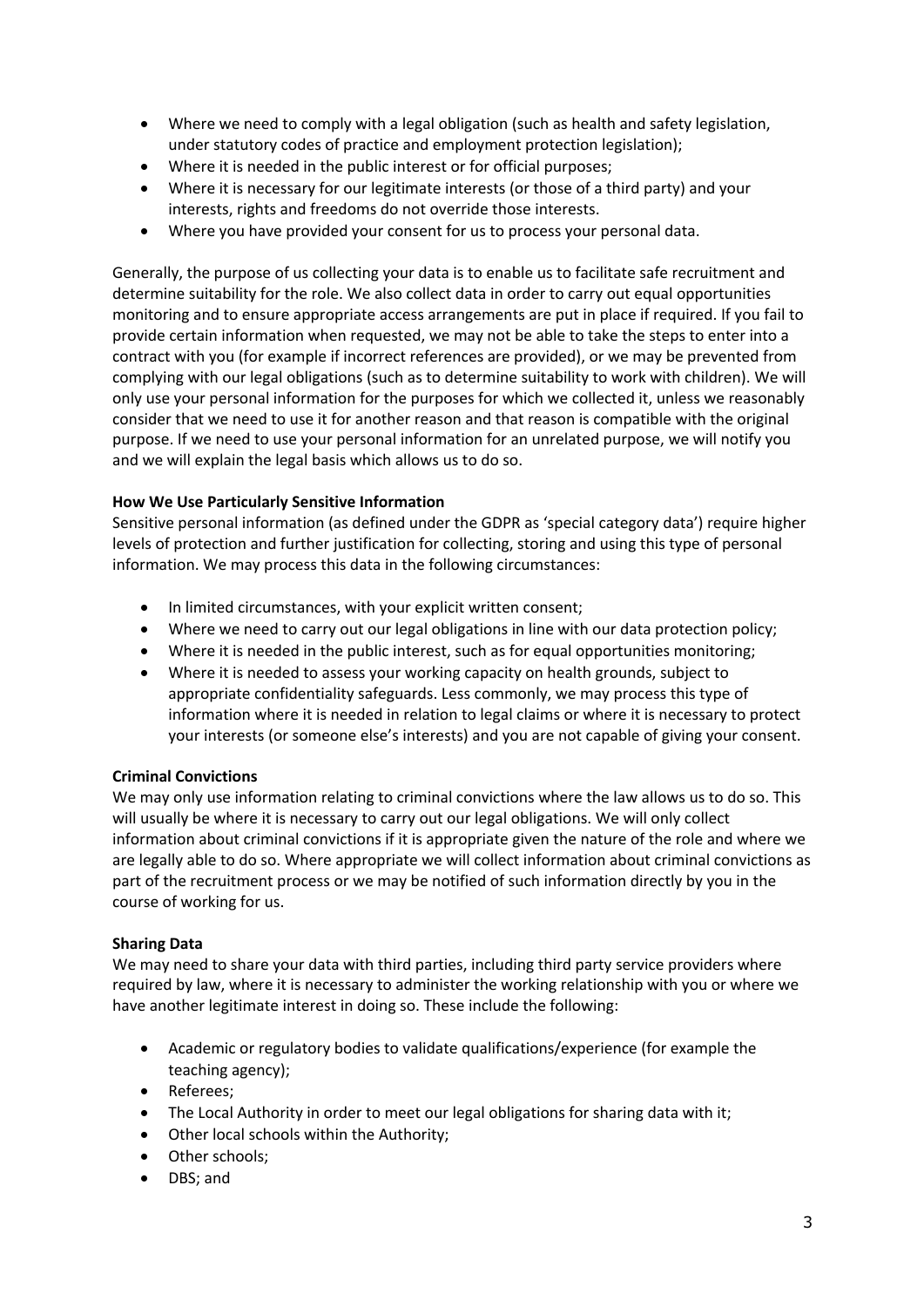• Recruitment and supply agencies.

We may also need to share some of the above categories of personal information with other parties, such as HR consultants and professional advisers. Usually information will be anonymised but this may not always be possible. The recipients of the information will be bound by confidentiality obligations. We may also be required to share some personal information with our regulators or as required to comply with the law.

# **Retention Periods**

Except as otherwise permitted or required by applicable law or regulation, the School only retains personal data for as long as necessary to fulfil the purposes they collected it for, as required to satisfy any legal, accounting or reporting obligations, or as necessary to resolve disputes. How long we keep your information will depend on whether your application is successful and you become employed by us, the nature of the information concerned and the purposes for which it is processed. Full details on how long we keep personal data for is set out in our data retention policy.

# **Security**

We have put in place measures to protect the security of your information (i.e. against it being accidentally lost, used or accessed in an unauthorised way). In addition, we limit access to your personal information to those employees, agents, contractors and other third parties who have a business need to know. Details of these measures are available in our Information Security Policy. Third parties will only process your personal information on our instructions and where they have agreed to treat information confidentially and to keep it secure. We have put in place procedures to deal with any suspected data security breach and will notify you and any applicable regulator of a suspected breach where we are legally required to do so.

# **Your Rights Of Access, Correction, Erasure And Restriction**

It is important that the personal information we hold about you is accurate and current. Please keep us informed if your personal information changes during your working relationship with us. Under certain circumstances by law you have the right to:

- Access your personal information (commonly known as a 'subject access request'). This allows you to receive a copy of the personal information we hold about you and to check we are lawfully processing it. You will not have to pay a fee to access your personal information. However, we may charge a reasonable fee if your request for access is clearly unfounded or excessive. Alternatively, we may refuse to comply with the request in such circumstances.
- Correction of the personal information we hold about you. This enables you to have any inaccurate information we hold about you corrected.
- Erasure of your personal information. You can ask us to delete or remove personal data if there is no good reason for us continuing to process it.
- Restriction of processing your personal information. You can ask us to suspend processing personal information about you in certain circumstances, for example, if you want us to establish its accuracy before processing it.
- To object to processing in certain circumstances (for example for direct marketing purposes).
- To transfer your personal information to another party.

If you want to exercise any of the above rights, please contact the Business Manager in writing. We may need to request specific information from you to help us confirm your identity and ensure your right to access the information (or to exercise any of your other rights). This is another